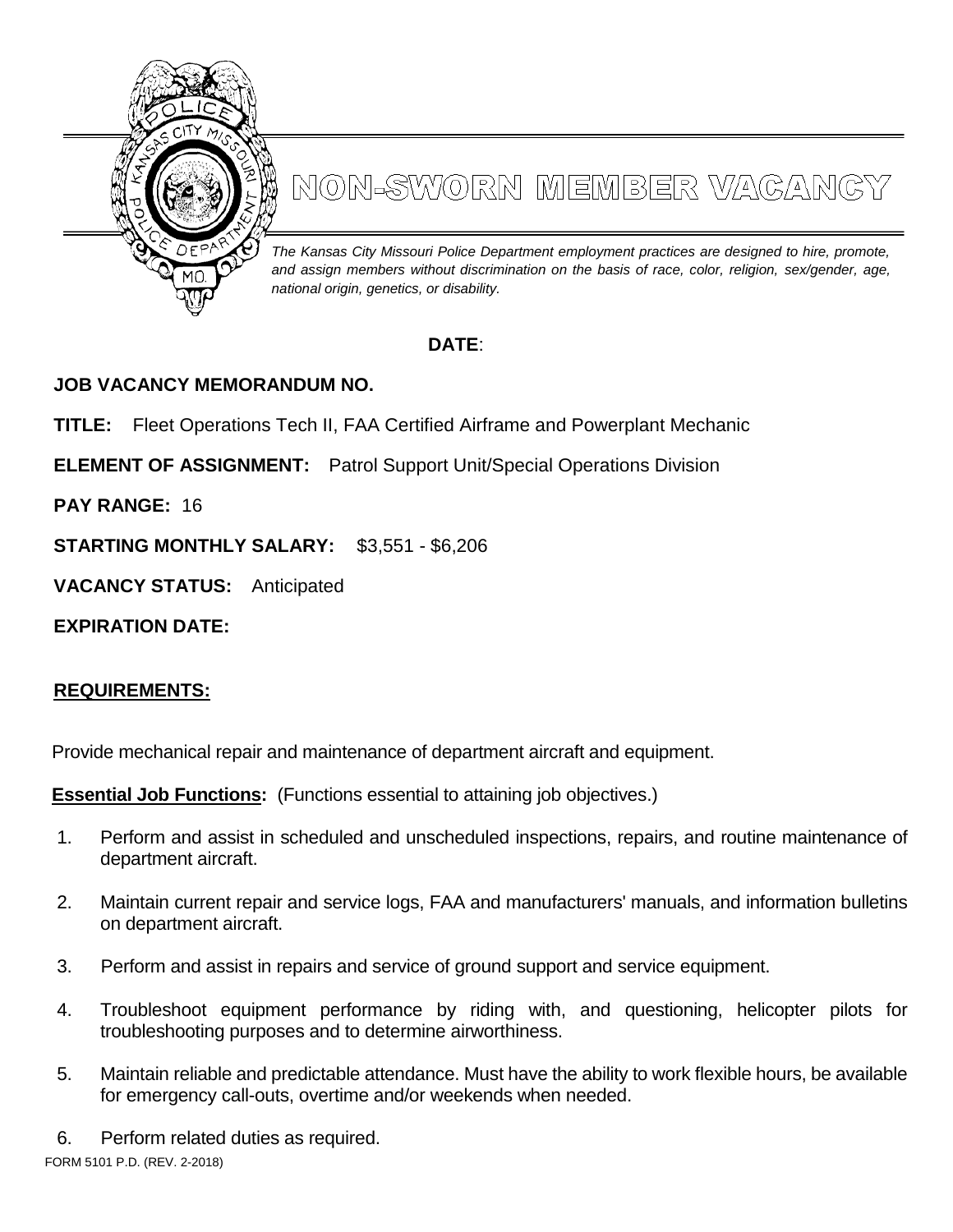7. This class specification should not be interpreted as all inclusive. It is intended to identify the essential functions and requirements of this job. Incumbents may be requested to perform job-related responsibilities and tasks other than those stated in this specification. Any essential function or requirement of this class will be evaluated as necessary should an incumbent/applicant be unable to perform the function or requirement due to a disability as defined by the Americans with Disabilities Act (ADA) as amended by the Amendments Act of 2008 (ADAAA); and the Missouri Human Rights Act (MHRA).

#### **Job Standards:** (Minimum qualifications needed to perform essential functions.)

To successfully perform the essential functions of this position, the incumbent must possess a high school diploma or equivalent and an FAA Airframe and Powerplant license, with the additional Inspector Authorization Certificate preferred. (Not Required) Three years' preferred experience as a certified airframe and powerplant mechanic, and preferred two years' of experience as a rotorcraft mechanic. Incumbent must have knowledge of FAA Federal Aviation Regulations regarding aircraft service and maintenance. Additionally, all work must be performed in accordance with and subject to applicable FAA regulations. Knowledge and skill in the use of all types of shop tools and precision calibrating equipment used in aircraft maintenance are mandatory. Strong decision making skills are required.

Must have a current valid driver's license.

Physical Requirements: Position requires heavy lifting (20 to 50 pounds) on occasion, light lifting (5 to 20 pounds) daily, and extensive walking of over one mile per day, as well as stooping, kneeling, squatting, and climbing on aircraft.

#### **Job Location:** (Place where work is performed.)

Position operates at a helicopter hangar facility with a shop/factory environment.

**Equipment:** (Machines, devices, tools, etc., used in job performance.)

- Mechanic hand tools
- Aircraft test equipment, meters, and gauges
- Helicopter track & balance equipment
- Shop equipment, such as a band saw, drill press, etc.
- Welding & cutting equipment
- Personal Computer
- Vehicle

All department members interested in being interviewed for the above position must submit a copy of their Request for Transfer, Form 4 P.D. to the Human Resources Division (HRD). The original Request for Transfer form must be submitted through the member's chain of command for endorsement and upon completion, forwarded to the HRD. In addition, another copy of the Request for Transfer, resume and completed Selection Process Candidate Review Form, Form 417 P.D. (with chain of command endorsements) must be submitted directly to **Captain Greg Williams, Commander, Special Operation Division.**

Outside applicants interested in being considered for the position must submit a cover letter and resume outlining how they are qualified for this position to [Mindy.Davis@kcpd.org.](mailto:Mindy.Davis@kcpd.org)